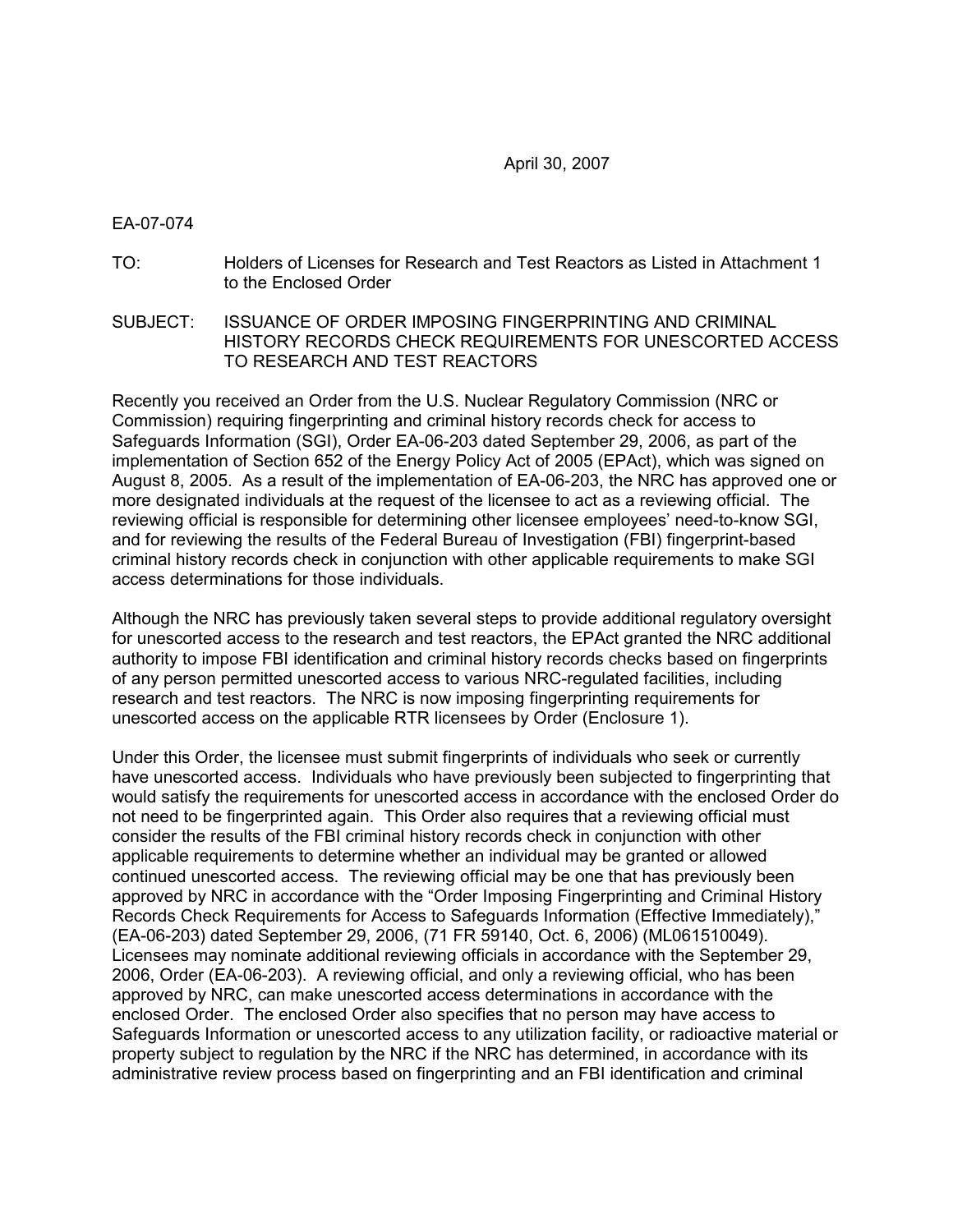history records check, either that the person may not have access to SGI or that the person may not have unescorted access to a utilization facility, or radioactive material or property subject to regulation by the NRC.

This Order does not obviate the need for licensees to continue to meet other applicable requirements and to maintain the effectiveness of security measures taken in response to the events of September 11, 2001. The requirements of the Order, which will remain in effect until the Commission determines otherwise, supplement, but do not replace, existing requirements and measures concerning unescorted access.

Licensees must pay a processing fee of \$27.00 per fingerprint submission. Payments made payable to "U.S. NRC" must accompany the request. Details regarding fingerprint submissions and payment of fees are found in Attachment 2 to the Order.

In addition, all licensees must respond to this Order within 20 days of the date of its issuance and implement the requirements before allowing unescorted access to any individual. **Please include the docket number listed in Attachment 1 and mark all licensee responses "Security-Related Information—Withhold Under 10 CFR 2.390" in all of your correspondence with NRC regarding the enclosed Order.** 

Licensee responses to the enclosed Order (not fingerprint cards) are required to be submitted to the Director, Office of Nuclear Reactor Regulation, and should be addressed to the attention of Mr. William Schuster, Mail Stop O-12G15. The following mailing addresses should be used:

For normal postal delivery, mail to:

Director, Office of Nuclear Reactor Regulation Attn: William Schuster, Mail Stop O-12G15 U.S. Nuclear Regulatory Commission Washington, DC 20555-0001

For delivery services requiring a street address, mail to:

Director, Office of Nuclear Reactor Regulation Attn: William Schuster, Mail Stop O-12G15 U.S. Nuclear Regulatory Commission One White Flint North 11555 Rockville Pike Rockville, MD 20852-2738

Licensee fingerprint cards are required to be submitted to the Director, Division of Facilities and Security, and should be addressed to the attention of the Criminal History Program, Mail Stop T-6E46. The following mailing addresses should be used:

For normal postal delivery, mail to:

Director, Division of Facilities and Security Attn: Criminal History Program, Mail Stop T-6E46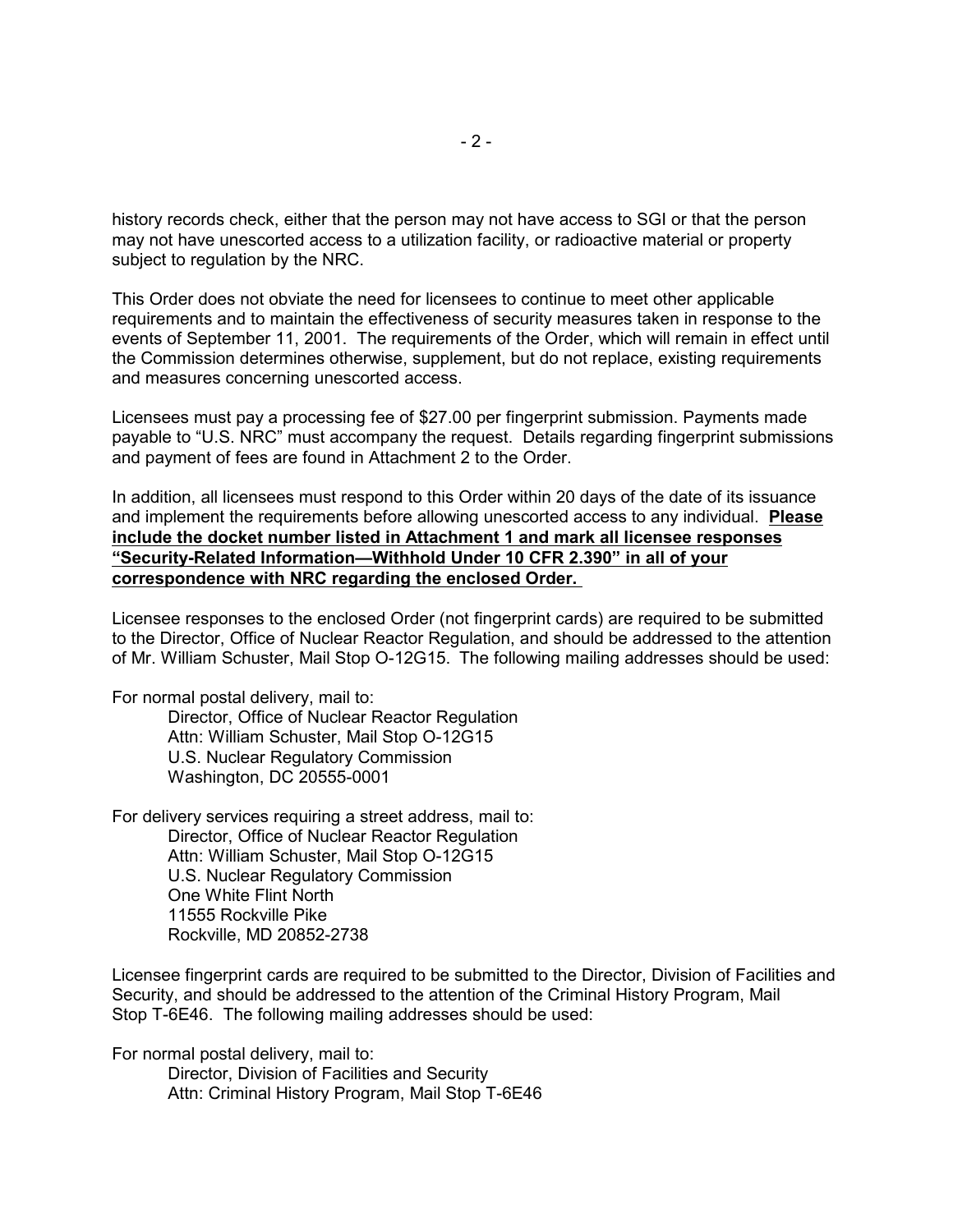U.S. Nuclear Regulatory Commission Washington, DC 20555-0001

For delivery services requiring a street address, mail to: Director, Division of Facilities and Security Attn: Criminal History Program, Mail Stop T-6E46 U.S. Nuclear Regulatory Commission Two White Flint North 11545 Rockville Pike Rockville, MD 20852-2738

Please contact Marvin Mendonca at 301-415-1128, mmm@nrc.gov, or William Schuster at 301-415-3934, wcs1@nrc.gov, to facilitate resolution of any issues or questions related to compliance with the requirements in the enclosed Order. This Order has been forwarded to the Office of the Federal Register for publication.

Sincerely,

#### */RA/*

James T. Wiggins, Acting Director Office of Nuclear Reactor Regulation

Enclosures:

- 1. Order Imposing Fingerprinting and Criminal History Records Check Requirements for Unescorted Access to All Research and Test Reactors Identified in Attachment 1
- 2. Guidance for Licensee's Evaluation of Criminal History (Fingerprint) Checks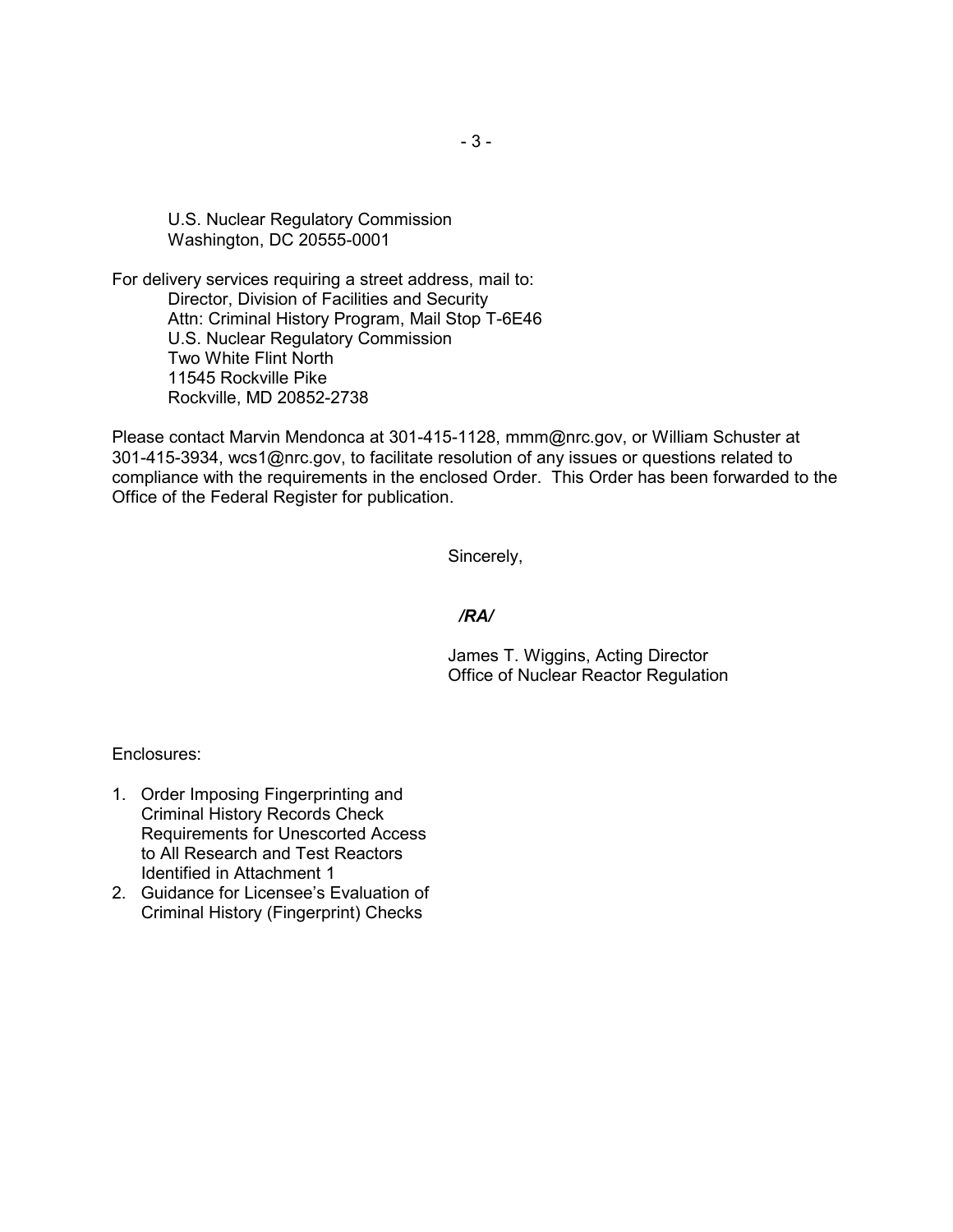For delivery services requiring a street address, mail to: Director, Division of Facilities and Security Attn: Criminal History Program, Mail Stop T-6E46 U.S. Nuclear Regulatory Commission Two White Flint North 11545 Rockville Pike Rockville, MD 20852-2738

Please contact Marvin Mendonca at 301-415-1128, mmm@nrc.gov, or William Schuster at 301-415-3934, wcs1@nrc.gov, to facilitate resolution of any issues or questions related to compliance with the requirements in the enclosed Order. This Order has been forwarded to the Office of the Federal Register for publication.

Sincerely,

*/RA/*

James T. Wiggins, Acting Director Office of Nuclear Reactor Regulation

Enclosures:

- 1. Order Imposing Fingerprinting and Criminal History Records Check Requirements for Unescorted Access to All Research and Test Reactors Identified in Attachment 1
- 2. Guidance for Licensee's Evaluation of Criminal History (Fingerprint) Checks

DISTRIBUTION:

| <b>Public</b>           | PRT r/f     | RidsNrrDprPrta |
|-------------------------|-------------|----------------|
| RidsNrrDpr              | RidsNrrAdra | RidsNrrOd      |
| <b>RidsOeMailCenter</b> |             | RidsNsirOd     |

RidsNrrDprPrtb RidsOgcMailCenter

\*see previous concurrence \*\*includes review of Commission Plan \*\*\*via email \*\*\*\*via telecon **ADAMS Accession Nos.:** 

**ML070750140 Package No.: ML070750058 Enclosure No.: ML0**70750103

| <b>OFFICE</b> | RTRB:PM    | RTRA:LA   | RTRA:BC     | Tech Ed.       | <b>FSME/DILR</b> | <b>FSME/DWMEP</b>     |
|---------------|------------|-----------|-------------|----------------|------------------|-----------------------|
| <b>NAME</b>   | MMendonca* | EHylton*  | DCollins*   | LCulp***       | RVirgilio***     | CCraig****            |
| <b>DATE</b>   | 3/14/07    | 3/16/07   | 3/20/07     | 3/15/07        | 3/14/07          | 4/13/07               |
| <b>OFFICE</b> | ADM/DFS*   | <b>OE</b> | <b>NSIR</b> | DPR:ADD*       | OGC*             | NRR:OD                |
| <b>NAME</b>   | APretzello | MBurrell* | RWay*       | <b>JGolder</b> | <b>JZorn</b>     | Jdyer/JWiggins<br>for |
| <b>DATE</b>   | 3/27/07    | 3/23/07   | 3/26/07     | 3/27/07        | 4/12/07          | 04/30/07              |

OFFICIAL RECORD COPY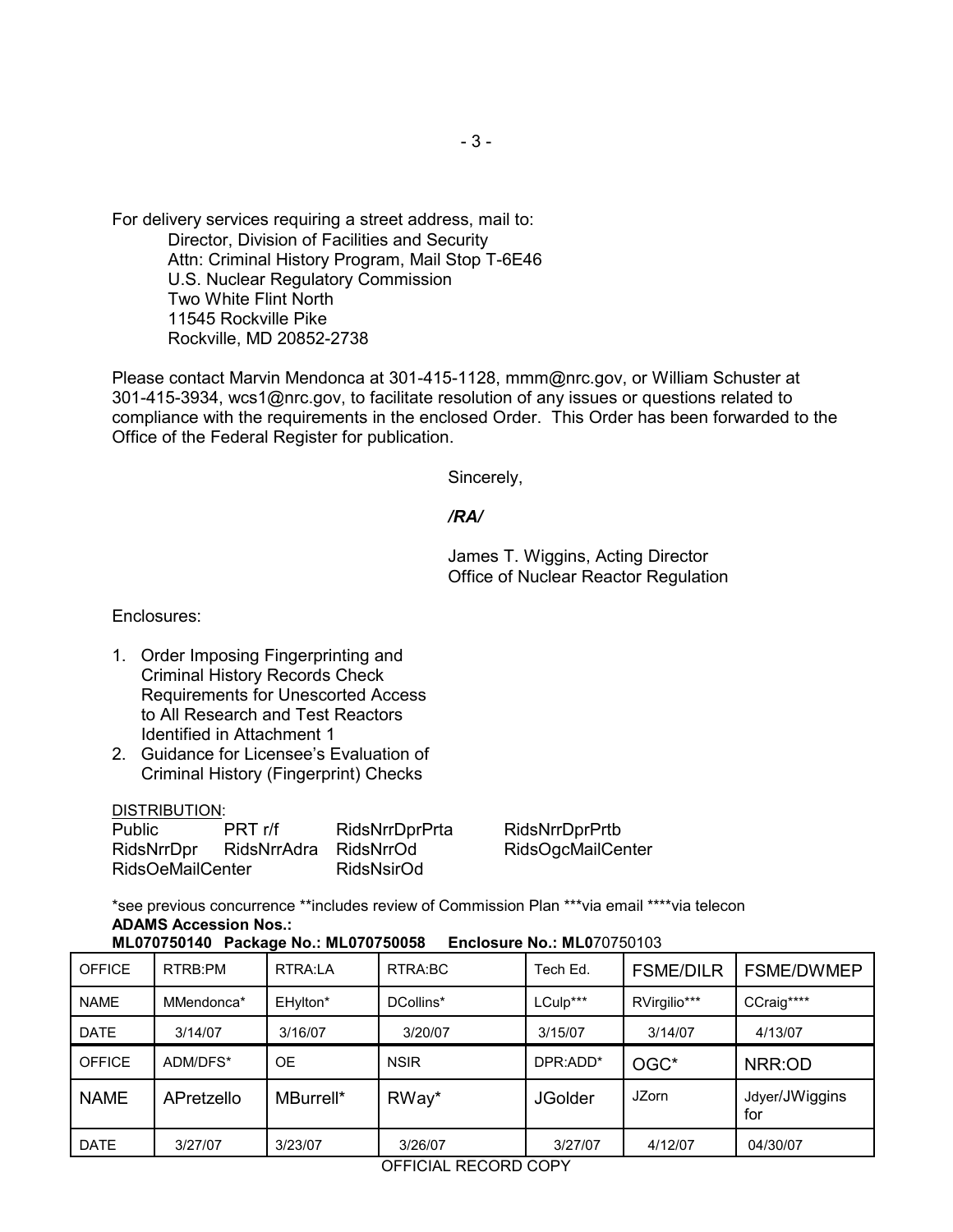#### UNITED STATES NUCLEAR REGULATORY COMMISSION

)

In the Matter of

ALL RESEARCH AND TEST  $\overrightarrow{)}$  (BA-07-074 REACTOR LICENSEES ) **IDENTIFIED IN ATTACHMENT 1** 

# **ORDER IMPOSING FINGERPRINTING AND CRIMINAL HISTORY RECORDS CHECK REQUIREMENTS FOR UNESCORTED ACCESS TO ALL RESEARCH AND TEST REACTOR LICENSEES IDENTIFIED IN ATTACHMENT 1 (EFFECTIVE IMMEDIATELY)**

I

The Licensees identified in Attachment  $1<sup>1</sup>$  to this Order hold licenses as research and test reactors (RTRs) issued in accordance with the Atomic Energy Act (AEA) of 1954, as amended, by the U.S. Nuclear Regulatory Commission (NRC or Commission). On August 8, 2005, the Energy Policy Act of 2005 (EPAct) was enacted. Section 652 of the EPAct amended Section 149 of the AEA to require fingerprinting and a Federal Bureau of Investigation (FBI) identification and criminal history records check of any person who is permitted unescorted access to a utilization facility, which includes the RTRs listed in Attachment 1 to this Order.

II

Prior to September 11, 2001, the Commission established physical protection requirements applicable to RTRs, which included storing and using the special nuclear material in controlled access areas, monitoring the controlled access areas for unauthorized activities, and ensuring a response to all unauthorized activities.

Subsequent to the terrorist events of September 11, 2001, the NRC took various actions to ensure the acceptability of individuals for unescorted access to RTRs. RTRs were advised to

<sup>&</sup>lt;sup>1</sup>Attachment 1 contains sensitive information and will not be released to the public.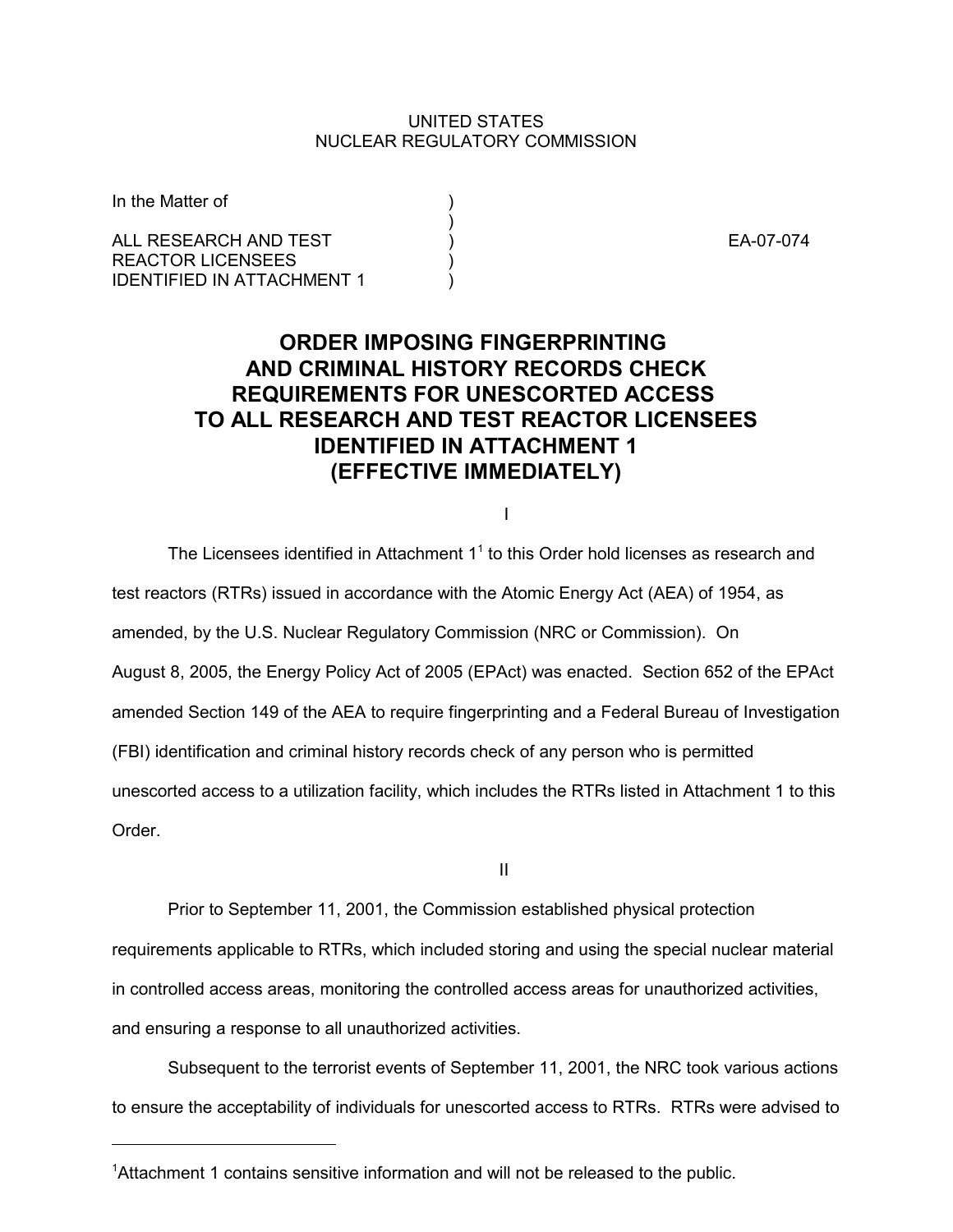consider taking additional precautions including observation of activities within their facility, and licensee precautions were evaluated at specific RTR sites in the remainder of 2001. From 2002 through 2004, RTRs implemented compensatory measures (CMs), which included site-specific background investigations or checks. Additionally, in January 2003, NRC sent the names of and information on all individuals with unescorted access at RTRs to U.S. intelligence agencies for review. This review found no issues. Individuals with unescorted access since January 2003 have undergone site-specific background investigations or checks, which were implemented as part of CMs implemented at RTRs in response to NRC initiatives.

The RTR site-specific background investigations and checks were established using a graded approach, considering the specific configuration, uses and radiological risk of each facility, to provide acceptable protection of the nuclear material and any associated radioactive materials. The background investigations and checks at a minimum verify identity, nationality, immigration status (if applicable), and determine whether the individual demonstrates a pattern of trustworthy and reliable behavior through facility-specific verification of various aspects of a person's background. These verifications include consideration of educational, military, employment and criminal histories. With regard to criminal history, some of the RTR facilities use FBI fingerprint-based criminal history records checks, while others use either State fingerprint-based criminal history records checks or criminal history records checks which do not include fingerprints. These background investigations or checks, through a combination of various elements, have provided additional assurance for the protection of the specific facility from potential radiological risk from insider threats.

Further, RTRs are required by Orders dated September 29, 2006, to have FBI fingerprint-based identification and criminal history records checks for persons allowed access to Safeguards Information.<sup>2</sup> These individuals are those who are allowed access to the details of security plans or procedures at the specific facility and, therefore, have actual knowledge and

- 2 -

<sup>&</sup>lt;sup>2</sup>"Order Imposing Fingerprinting and Criminal History Records Check Requirements for Access to Safeguards Information (Effective Immediately)," (EA-06-203) dated September 29, 2006, (71 FR 59140, Oct. 6, 2006) (ML061510049).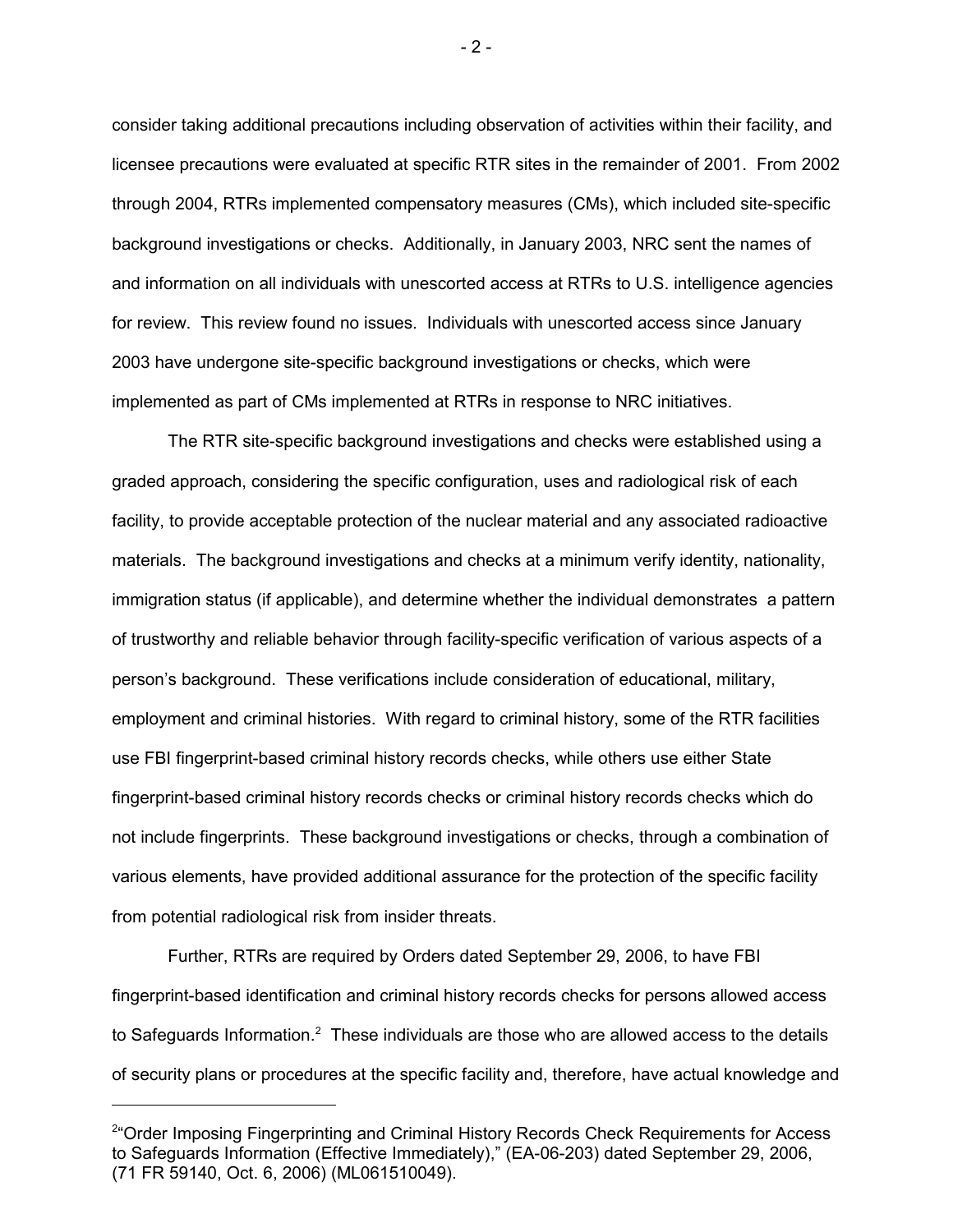ability to affect the facility security. Therefore, those Orders provide additional assurance that security information and associated RTRs facilities are adequately protected.

Previously, AEA Section 149 only required fingerprinting and criminal history records checks of persons seeking unescorted access to facilities licensed under Sections 103 and 104b of the AEA, e.g., power reactors. Power reactors are required by 10 CFR 73.57 to have fingerprint-based criminal history records checks performed as part of granting unescorted access to the facility. RTRs have not been subject to this requirement, and have only been required to control access to authorized persons and screen those persons for access in accordance with their security plans or procedures.

Congress left intact the Commission's authority to relieve persons by rule from the fingerprinting, identification, and criminal history records check requirements of AEA Section 149 "if the Commission finds that such action is consistent with its obligations to promote the common defense and security and to protect the health and safety of the public." $3$  Currently, the NRC has no rule that would provide relief from or require the implementation of AEA section 149 for fingerprinting for unescorted access to RTRs.

The NRC is planning a rulemaking to reexamine the extent of fingerprint-based criminal history records checks for unescorted access to RTRs that it finds to be necessary to ensure adequate protection of the public health and safety and common defense and security. In the interim, the NRC has decided to implement this requirement, in part, prior to the completion of the rulemaking to provide acceptable, additional assurance that an individual with unescorted access to a RTR facility will not adversely impact the common defense and security or the public health and safety. Therefore, in accordance with Section 149 of the AEA, as amended by the EPAct, the Commission is imposing the FBI criminal history records check requirements, as set forth in this Order, including Attachment 2 to this Order, on all Licensees identified in Attachment 1 to this Order. These requirements will remain in effect until the Commission determines otherwise.

 ${}^{3}$ AEA § 149.b.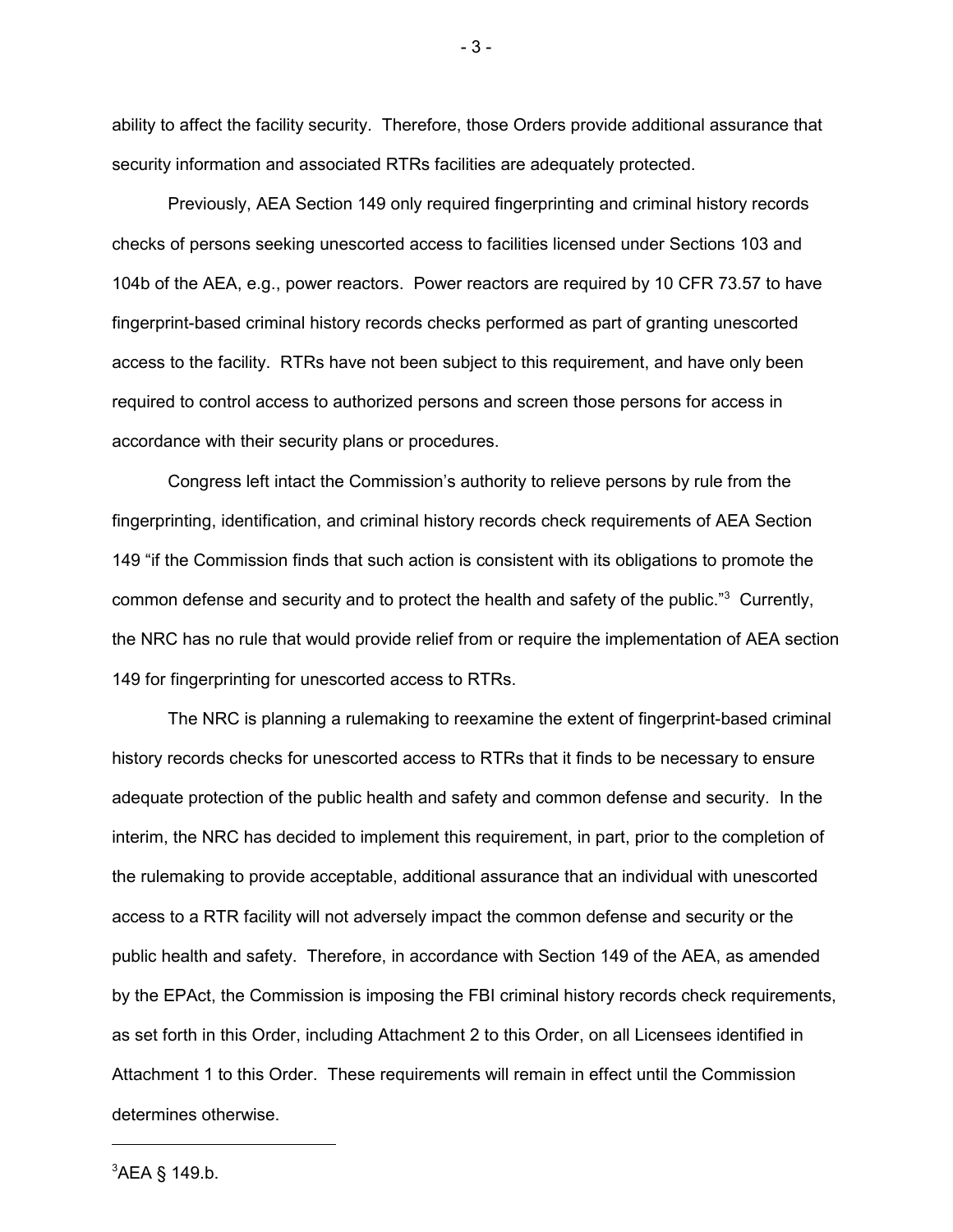The AEA requires fingerprint-based criminal history records checks at utilization facilities. Section 11cc of The AEA defines utilization facility as

- (1) any equipment or device, except an atomic weapon, determined by rule of the Commission to be capable of making use of special nuclear material in such quantity as to be of significance to the common defense and security, or in such manner as to affect the health and safety of the public, or peculiarly adapted for making use of atomic energy in such quantity as to be of significance to the common defense and security, or in such manner as to affect the health and safety of the public; or
- (2) any important component part especially designed for such equipment or device as determined by the Commission.

The Commission's rules, in 10 CFR 50.2, define a "[u]tilization facility" as "any nuclear reactor other than one designed or used primarily for the formation of plutonium or U-233." Further, "Nuclear reactor" is defined as "an apparatus, other than an atomic weapon, designed or used to sustain nuclear fission in a self-supporting chain reaction." These definitions include the RTRs listed in Attachment 1.

For purposes of this Order, an individual who is granted "unescorted access" could exercise physical control over the special nuclear material possessed by the licensee, which would be of significance to the common defense and security or would adversely affect the health and safety of the public, such that the special nuclear material could be used or removed in an unauthorized manner without detection, assessment, or response by systems or persons designated to detect, assess or respond to such unauthorized use or removal. At RTRs, such individuals include those with the capability and knowledge to use the special nuclear material in the utilization facility or remove the special nuclear material from the utilization facility in an

- 4 -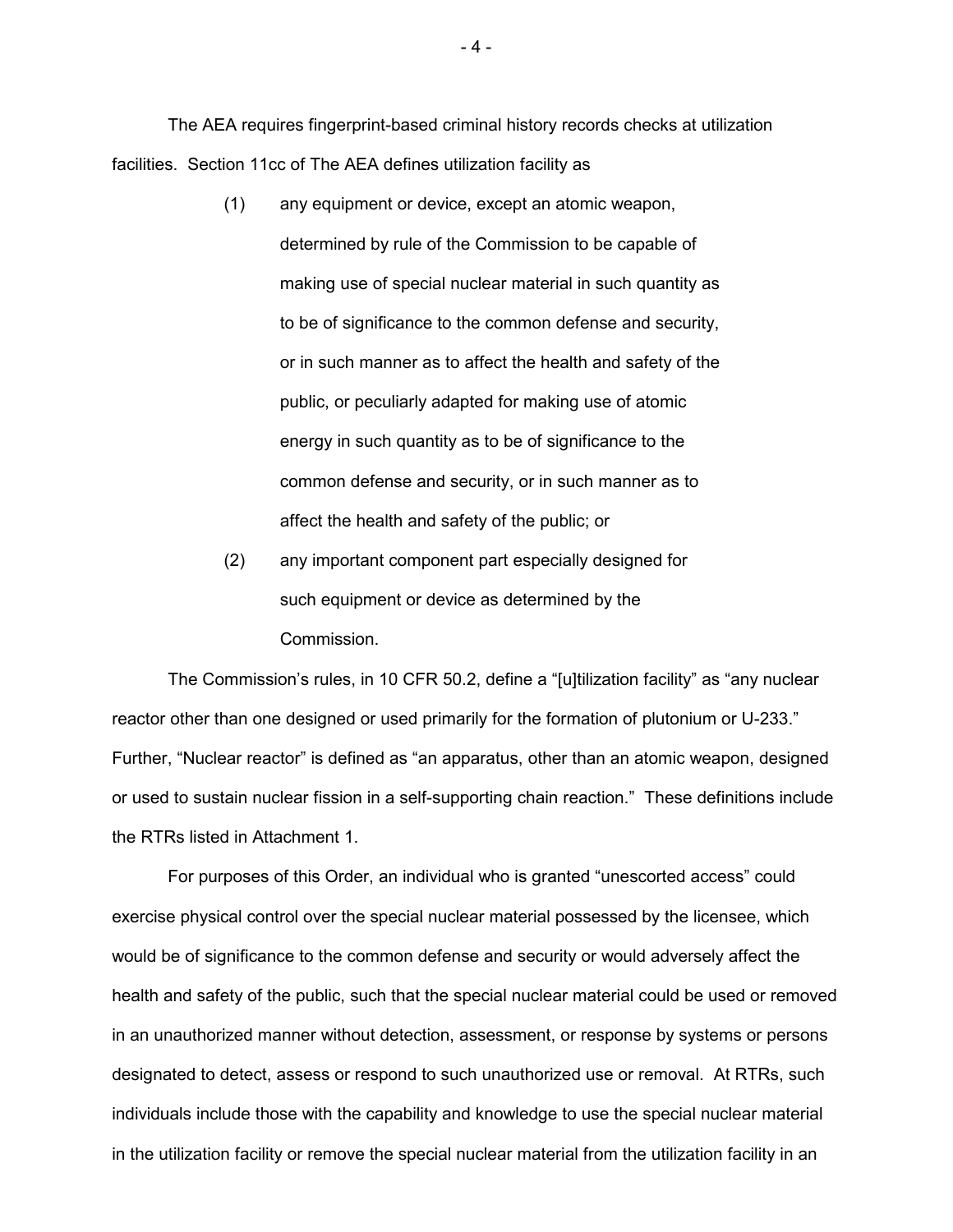unauthorized manner without detection, assessment and response by the physical protection system or related provisions or persons.

In addition, pursuant to 10 CFR 2.202, I find that in light of the common defense and security matters identified above, which warrant the issuance of this Order, the public health, safety, and interest require that this Order be effective immediately.

III

Accordingly, pursuant to Sections 53, 104, 149, 161b, 161i, 161o, 182, and 186 of the AEA of 1954, as amended, and the Commission's regulations in 10 CFR 2.202, 10 CFR Part 50 and 10 CFR Part 73, IT IS HEREBY ORDERED, **EFFECTIVE IMMEDIATELY**, THAT ALL LICENSEES IDENTIFIED IN ATTACHMENT 1 TO THIS ORDER SHALL COMPLY WITH THE REQUIREMENTS SET FORTH IN THIS ORDER.

A. All licensees identified in Attachment 1 to this Order shall comply with the following requirements:

1. The Licensee shall, within **twenty (20**) **days** of the date of this Order, establish and maintain a fingerprinting program for unescorted access that meets the requirements of Attachment 2 to this Order.

2. The Licensee shall, in writing, within **twenty (20) days** of the date of this Order, notify the Commission (1) of receipt and confirmation that compliance with the Order will be achieved or (2) if it is unable to comply with any of the requirements described in Attachment 2, or (3) if compliance with any of the requirements is unnecessary in its specific circumstances. The notification shall provide the Licensee's justification for seeking relief from or variation of any specific requirement.

B. In accordance with the NRC's "Order Imposing Fingerprinting and Criminal History Records Check Requirements for Access to Safeguards Information (Effective Immediately)" (EA-06-203) issued on September 29, 2006, (71 FR 59140, October 6, 2006), only the NRC-approved reviewing official shall review results from a FBI criminal history records check. In accordance with all other applicable requirements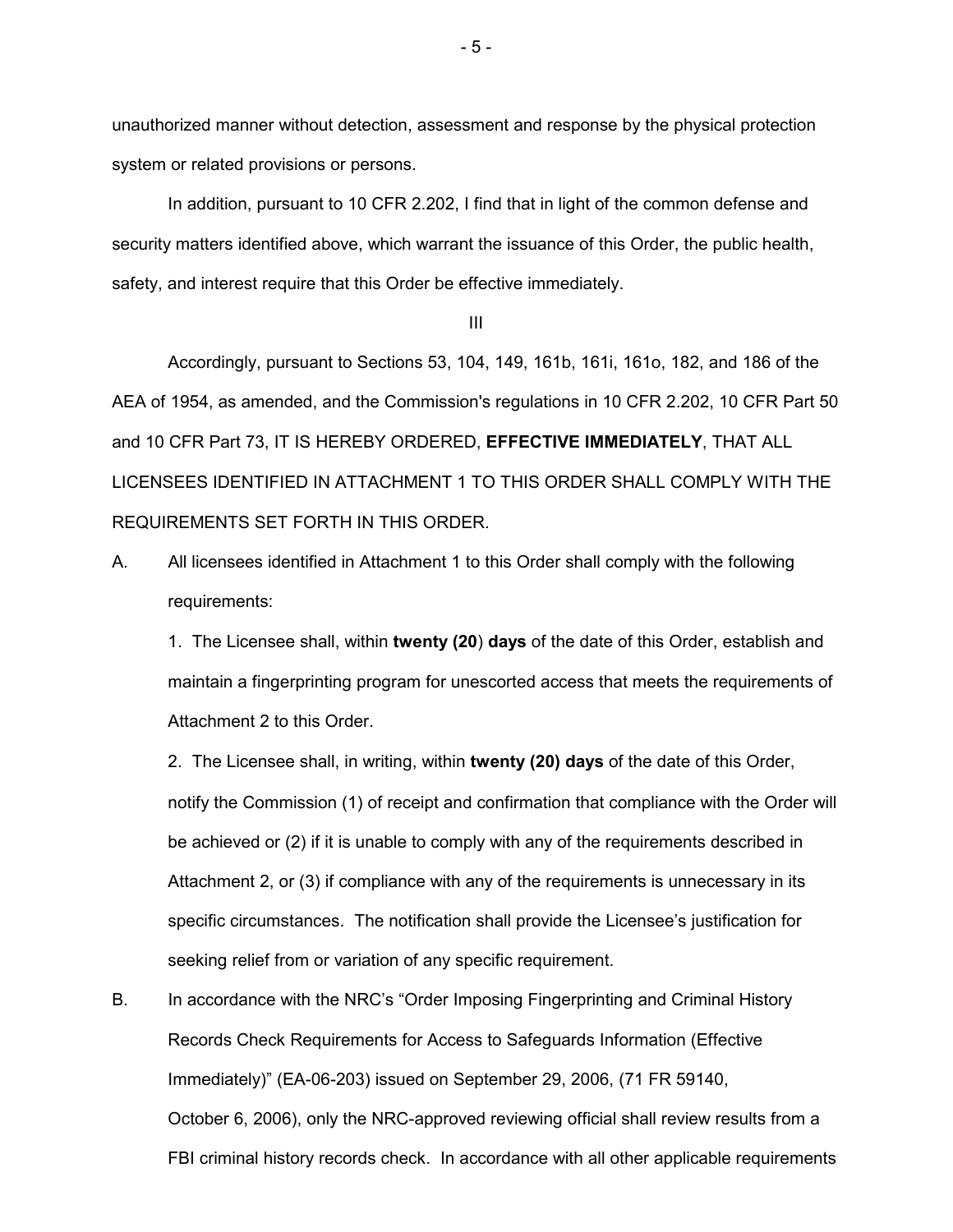and the evaluation of the results of the FBI criminal history records check as specified in this Order, the reviewing official shall determine whether an individual may have, or continue to have, unescorted access. No person may have access to Safeguards Information or unescorted access to any utilization facility, or radioactive material or property subject to regulation by the NRC if the NRC has determined, in accordance with its administrative review process based on fingerprinting and an FBI identification and criminal history records check, either that the person may not have access to SGI or that the person may not have unescorted access to a utilization facility, or radioactive material or property subject to regulation by the NRC.

- C. Fingerprints shall be submitted and reviewed in accordance with the procedures described in Attachment 2 to this Order. Individuals who have been fingerprinted and granted access to SGI by the NRC-approved reviewing official in accordance with EA-06-203 (September 29, 2006), do not need to be fingerprinted again for purposes of authorizing unescorted access. In addition, individuals who have a favorably decided U.S. Government criminal history records check within the last five (5) years, or who have an active Federal security clearance have satisfied the EPAct fingerprinting requirement and need not be fingerprinted again, provided in each case that the appropriate documentation is made available to the Licensee's reviewing official. However, all other applicable requirements must be satisfied to allow any individual unescorted access to the facility.
- D. The Licensee may allow any individual who currently has unescorted access, in accordance with applicable requirements, to continue to have unescorted access, pending a decision by the reviewing official (based on fingerprinting and a FBI criminal history records check) that the individual may continue to have unescorted access. The licensee shall complete implementation of the requirements of Attachment 2 to this Order by July 30, 2007.

- 6 -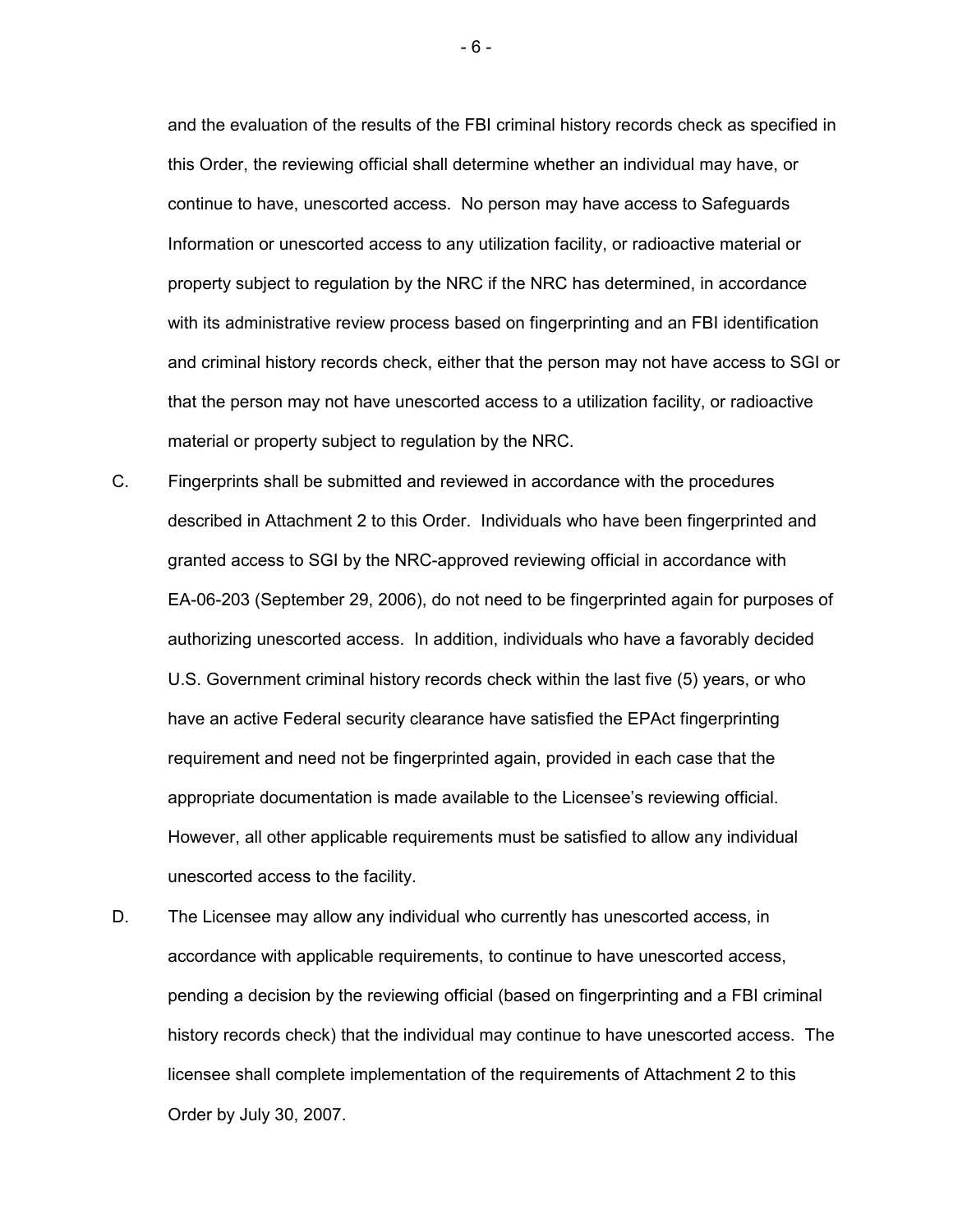Licensee responses to Condition A.2. shall be submitted to the Director, Office of Nuclear Reactor Regulation, U.S. Nuclear Regulatory Commission, Washington, DC 20555.

The Director, Office of Nuclear Reactor Regulation, may, in writing, relax or rescind any of the above conditions upon demonstration of good cause by the Licensee.

#### IV

In accordance with 10 CFR 2.202, the Licensee must, and any other person adversely affected by this Order may, submit an answer to this Order, and may request a hearing on this Order, within twenty (20) days of the date of this Order. Where good cause is shown, consideration will be given to extending the time to request a hearing. A request for extension of time in which to submit an answer or request a hearing must be made in writing to the Director, Office of Nuclear Reactor Regulation, U.S. Nuclear Regulatory Commission, Washington, DC 20555, and include a statement of good cause for the extension. The answer may consent to this Order. Unless the answer consents to this Order, the answer shall, in writing and under oath or affirmation, specifically set forth the matters of fact and law on which the Licensee or other person adversely affected relies and the reasons as to why the Order should not have been issued. Any answer or request for a hearing shall be submitted to the Secretary, Office of the Secretary, U.S. Nuclear Regulatory Commission, ATTN: Rulemakings and Adjudications Staff, Washington, DC 20555. Copies also shall be sent to the Director, Office of Nuclear Reactor Regulation, U.S. Nuclear Regulatory Commission, Washington, DC 20555, to the Assistant General Counsel for Material Litigation and Enforcement at the same address, and to the Licensee if the answer or hearing request is by a person other than the Licensee. Because of possible delays in delivery of mail to United States Government offices, it is requested that answers and requests for hearing be transmitted to the Secretary of the Commission either by means of facsimile transmission to 301-415-1101 or by e-mail to hearingdocket@nrc.gov and also to the Office of the General Counsel either by means of facsimile transmission to 301-415-3725 or by e-mail to OGCMailCenter@nrc.gov. If a person other than the Licensee requests a hearing, that person shall set forth with particularity the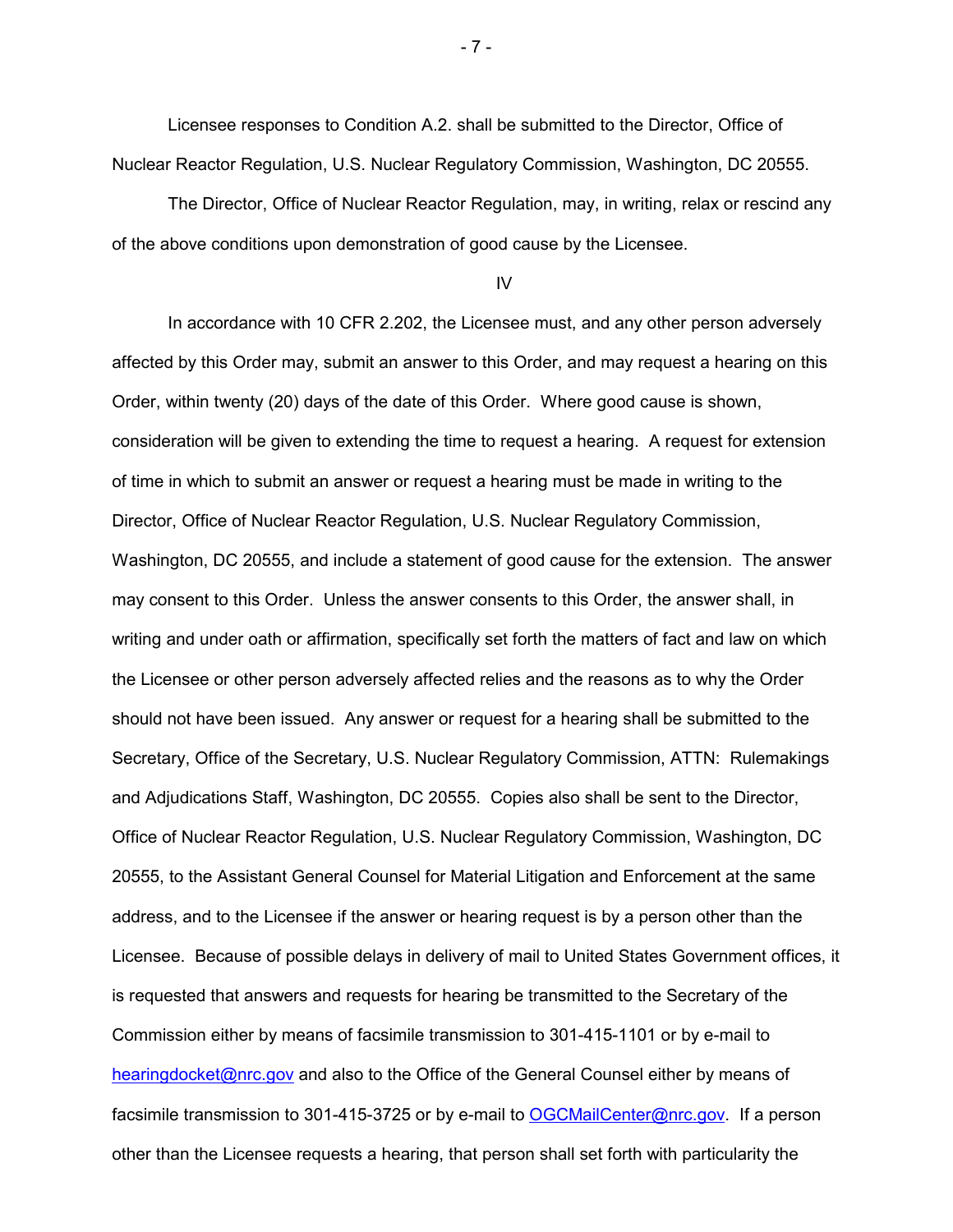manner in which his/her interest is adversely affected by this Order and shall address the criteria set forth in 10 CFR 2.309.

If a hearing is requested by the Licensee or a person whose interest is adversely affected, the Commission will issue an Order designating the time and place of any hearing. If a hearing is held, the issue to be considered at such hearing shall be whether this Order should be sustained.

Pursuant to 10 CFR 2.202(c)(2)(i), the Licensee may, in addition to demanding a hearing, at the time the answer is filed or sooner, move the presiding officer to set aside the immediate effectiveness of the Order on the ground that the Order, including the need for immediate effectiveness, is not based on adequate evidence but on mere suspicion, unfounded allegations, or error. In the absence of any request for hearing, or written approval of an extension of time in which to request a hearing, the provisions as specified above in Section III shall be final twenty (20) days from the date of this Order without further Order or proceedings. If an extension of time for requesting a hearing has been approved, the provisions as

- 8 -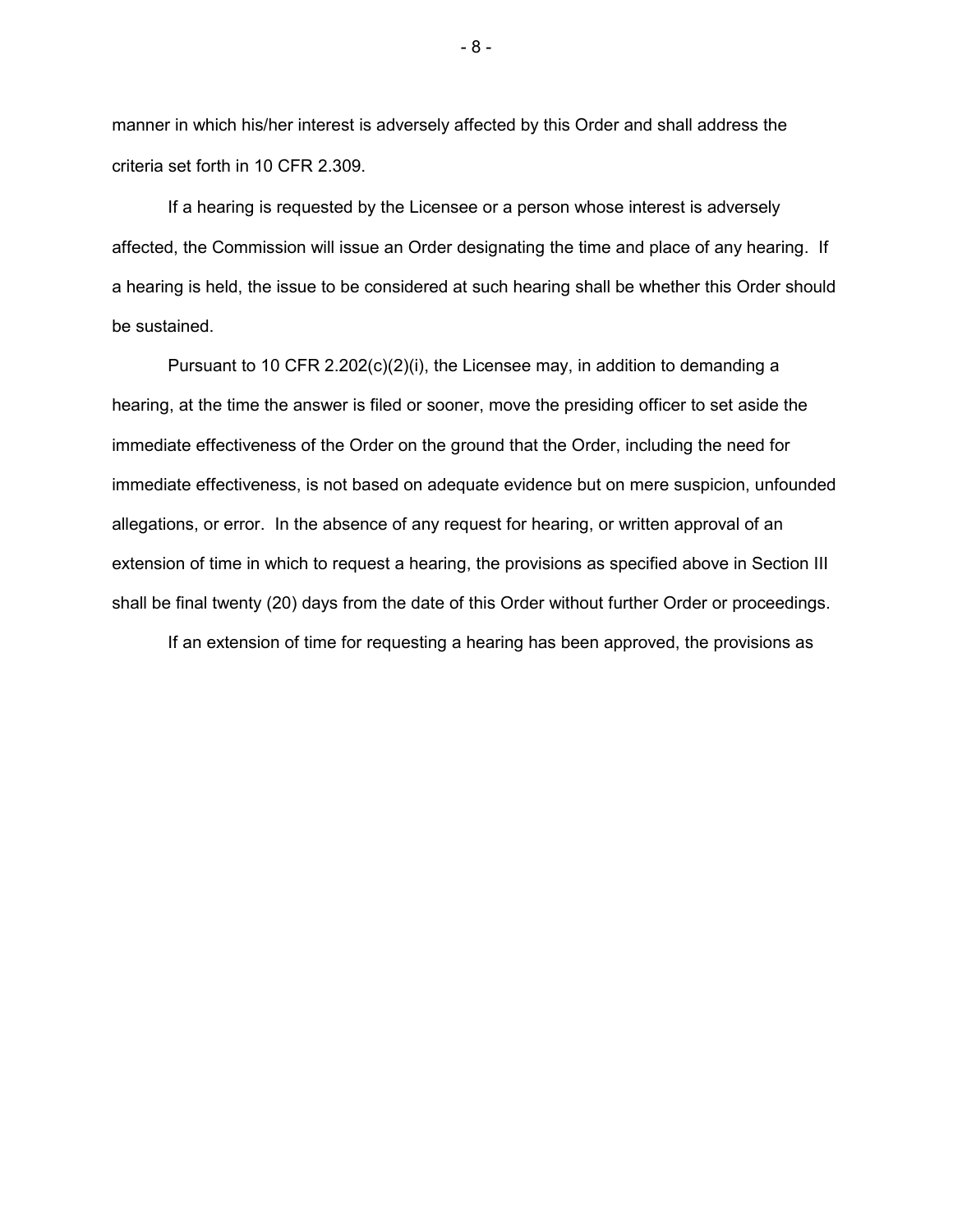specified above in Section III shall be final when the extension expires, if a hearing request has not been received. AN ANSWER OR A REQUEST FOR HEARING SHALL NOT STAY THE IMMEDIATE EFFECTIVENESS OF THIS ORDER.

Dated this 30<sup>th</sup> day of April 2007.

#### FOR THE NUCLEAR REGULATORY COMMISSION

## */RA/*

James T. Wiggins, Acting Director Office of Nuclear Reactor Regulation

Attachments:

- 1. List of Applicable Research and Test Reactor Licensees
- 2. Requirements for Fingerprinting and Criminal History Checks of Individuals for Determining Unescorted Access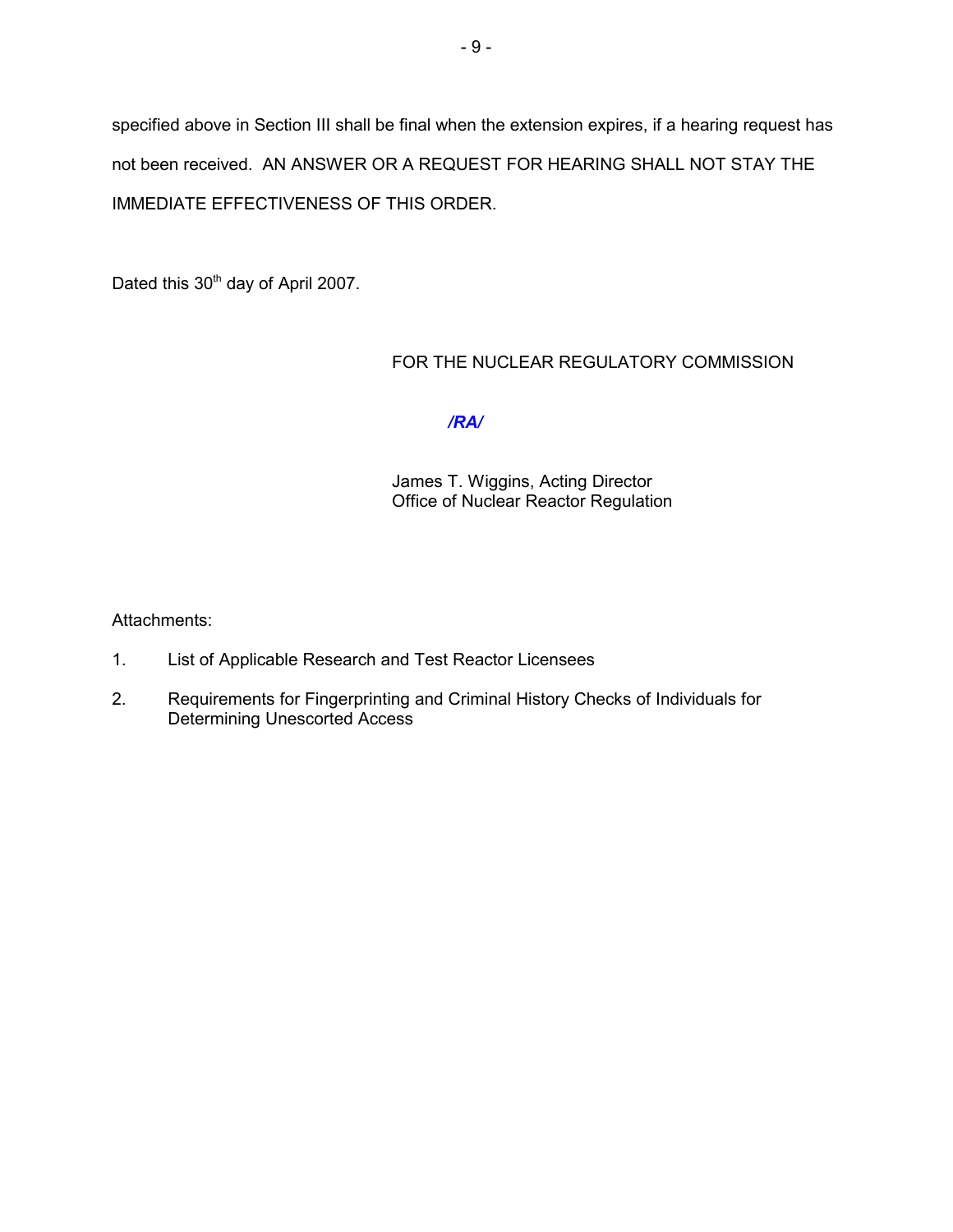## **Requirements for Fingerprinting and Criminal History Checks of Individuals for Determining Unescorted Access**

## **General Requirements**

Licensees shall comply with the following requirements of this attachment.

- 1. Each Licensee subject to the provisions of this attachment shall fingerprint each individual who is seeking or permitted unescorted access as defined in the associated Order. The Licensee shall review and use the information received from the Federal Bureau of Investigation (FBI) and ensure that the provisions contained in the subject Order and this attachment are satisfied.
- 2. The Licensee shall notify each affected individual that the fingerprints will be used to secure a review of his/her criminal history record and inform the individual of the procedures for revising the record or including an explanation in the record, as specified in the "Right to Correct and Complete Information" section of this attachment.
- 3. Fingerprints for unescorted access need not be taken again if an individual who has a favorably-decided U.S. Government criminal history check within the last five (5) years, or who has an active federal security clearance, which included a U.S. Government criminal history check. Written confirmation from the Agency/employer which granted the federal security clearance or reviewed the criminal history check must be provided for these cases. The Licensee must retain this documentation for a period of three (3) years from the date the individual no longer requires unescorted access.
- 4. All fingerprints obtained by the Licensee pursuant to this Order must be submitted to the Commission for transmission to the FBI.
- 5. The Licensee shall review the information received from the FBI and consider it, in conjunction with the other requirements for unescorted access, in making a determination whether to grant, or continue to allow, unescorted access.
- 6. The Licensee shall use any information obtained as part of a criminal history records check solely for the purpose of determining an individual's suitability for unescorted access.
- 7. The Licensee shall document the basis for its determination whether to grant, or continue to allow, unescorted access.

# **Prohibitions**

A Licensee shall not base a final determination to deny an individual unescorted access solely on the basis of information received from the FBI involving: an arrest more than one (1) year old for which there is no information of the disposition of the case, or an arrest that resulted in dismissal of the charge or an acquittal.

A Licensee shall not use information received from a criminal history check obtained pursuant to this Order in a manner that would infringe upon the rights of any individual under the First Amendment to the Constitution of the United States, nor shall the Licensee use the information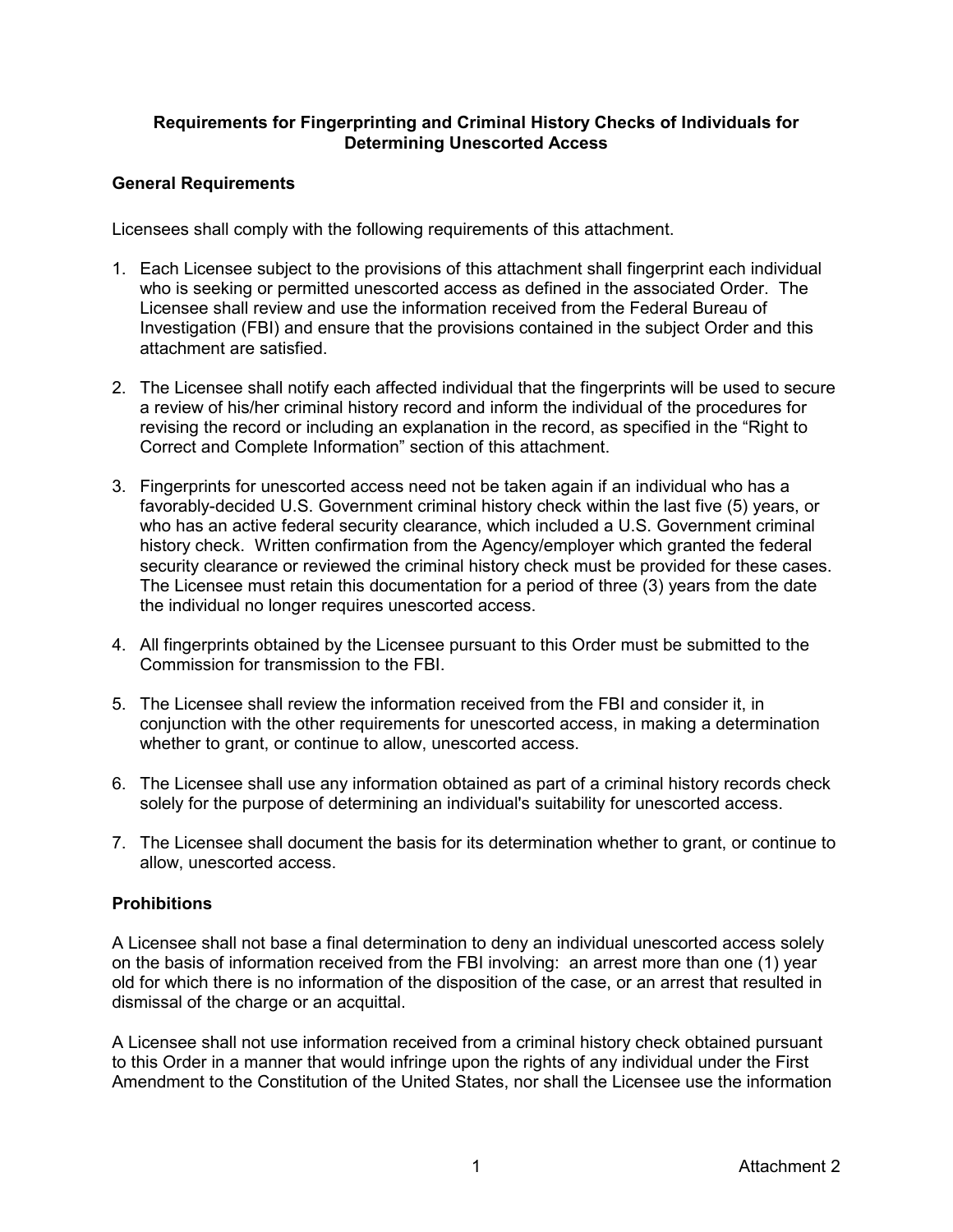in any way which would discriminate among individuals on the basis of race, religion, national origin, sex, or age.

#### **Procedures for Processing Fingerprint Checks**

For the purpose of complying with this Order, Licensees shall, using an appropriate method listed in 10 CFR 73.4, submit to the NRC's Division of Facilities and Security, Mail Stop T-6E46, one completed, legible standard fingerprint card (Form FD-258, ORIMDNRCOOOZ) or, where practicable, other fingerprint records for each individual seeking unescorted access, to the Director of the Division of Facilities and Security, marked for the attention of the Division's Criminal History Check Section. Copies of these forms may be obtained by writing the Office of Information Services, U.S. Nuclear Regulatory Commission, Washington, DC 20555-0001, by calling 301-415-5877, or by e-mail to forms@nrc.gov. Practicable alternative formats are set forth in 10 CFR 73.4. The Licensee shall establish procedures to ensure that the quality of the fingerprints taken results in minimizing the rejection rate of fingerprint cards due to illegible or incomplete cards.

The NRC will review submitted fingerprint cards for completeness. Any Form FD-258 fingerprint record containing omissions or evident errors will be returned to the Licensee for corrections. The fee for processing fingerprint checks includes one re-submission if the initial submission is returned by the FBI because the fingerprint impressions cannot be classified. The one free re-submission must have the FBI Transaction Control Number reflected on the resubmission. If additional submissions are necessary, they will be treated as initial submittals and will require a second payment of the processing fee.

Fees for processing fingerprint checks are due upon application. Licensees shall submit payment with the application for processing fingerprints by corporate check, certified check, cashier's check, money order, or electronic payment, made payable to "U.S. NRC." [For guidance on making electronic payments, contact the Facilities Security Branch, Division of Facilities and Security, at 301-415-7404]. Combined payment for multiple applications is acceptable. The application fee (currently \$27) is the sum of the user fee charged by the FBI for each fingerprint card or other fingerprint record submitted by the NRC on behalf of a Licensee, and an NRC processing fee, which covers administrative costs associated with NRC handling of Licensee fingerprint submissions. The Commission will directly notify Licensees who are subject to this regulation of any fee changes.

The Commission will forward to the submitting Licensee all data received from the FBI as a result of the Licensee's application(s) for criminal history checks, including the FBI fingerprint record.

# **Right to Correct and Complete Information**

Prior to any final adverse determination, the Licensee shall make available to the individual the contents of any criminal records obtained from the FBI for the purpose of assuring correct and complete information. Written confirmation by the individual of receipt of this notification must be maintained by the Licensee for a period of one (1) year from the date of the notification.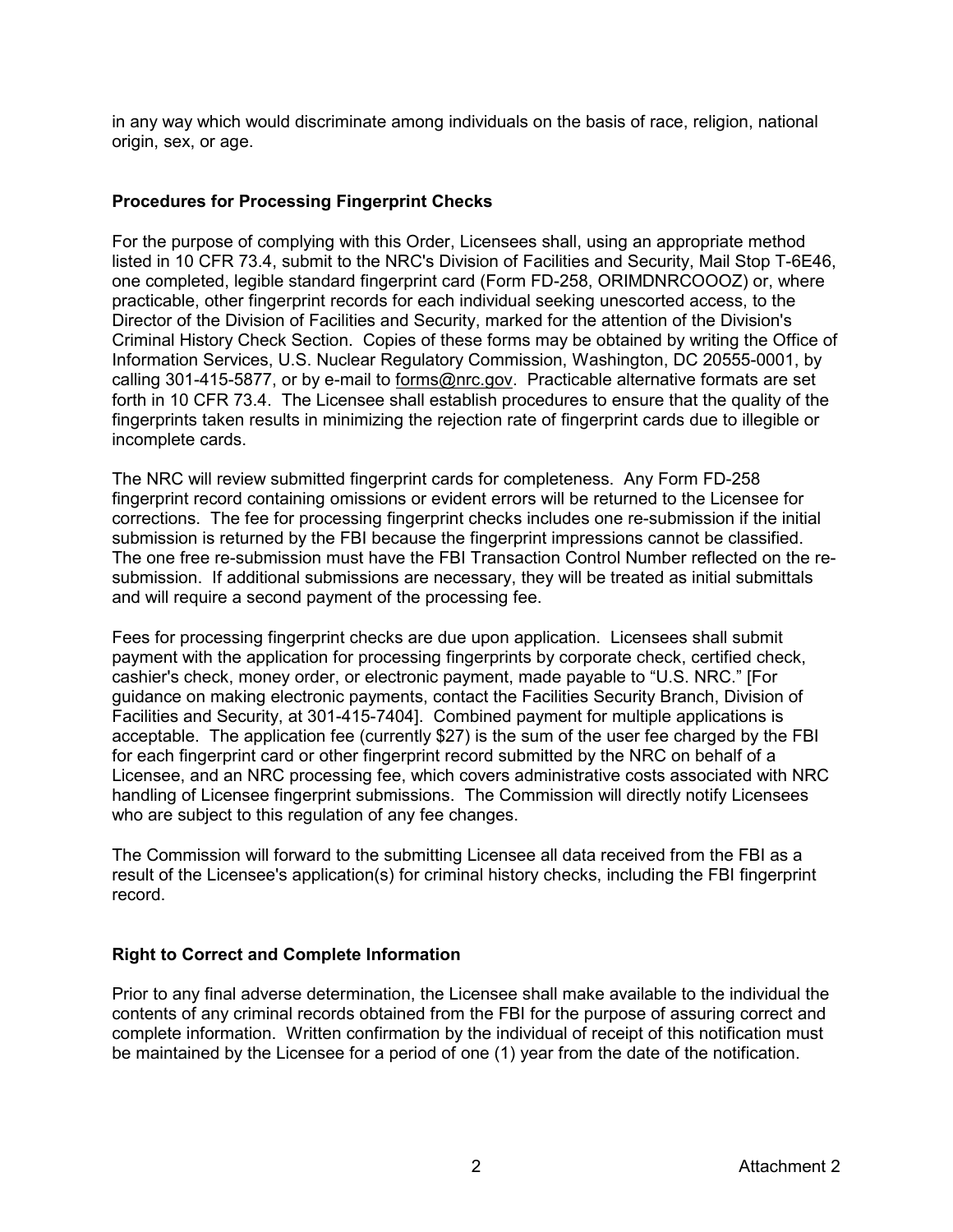If, after reviewing the record, an individual believes that it is incorrect or incomplete in any respect and wishes to change, correct, or update the alleged deficiency, or to explain any matter in the record, the individual may initiate challenge procedures. These procedures include either direct application by the individual challenging the record to the agency (i.e., law enforcement agency) that contributed the questioned information, or direct challenge as to the accuracy or completeness of any entry on the criminal history record to the Assistant Director, Federal Bureau of Investigation Identification Division, Washington, DC 20537-9700 (as set forth in 28 CFR Part 16.30 through 16.34). In the latter case, the FBI forwards the challenge to the agency that submitted the data and requests that agency to verify or correct the challenged entry. Upon receipt of an official communication directly from the agency that contributed the original information, the FBI Identification Division makes any changes necessary in accordance with the information supplied by that agency. The Licensee must provide at least ten (10) days for an individual to initiate an action challenging the results of an FBI criminal history records check after the record is made available for his/her review. The Licensee may make a final determination on unescorted access based upon the criminal history record only upon receipt of the FBI's ultimate confirmation or correction of the record. Upon a final adverse determination on unescorted access, the Licensee shall provide the individual its documented basis for denial. Unescorted access shall not be granted to an individual during the review process, except as allowed by the Order.

#### **Protection of Information**

- 1. Each Licensee who obtains a criminal history record on an individual pursuant to this Order shall establish and maintain a system of files and procedures for protecting the record and the personal information from unauthorized disclosure.
- 2. The Licensee may not disclose the record or personal information collected and maintained to persons other than the subject individual, his/her representative, or to those who have a need to access the information in performing assigned duties in the process of determining unescorted access. No individual authorized to have access to the information may redisseminate the information to any other individual who does not have a need-to-know.
- 3. The personal information obtained on an individual from a criminal history record check may be transferred to another Licensee if the Licensee holding the criminal history record receives the individual's written request to re-disseminate the information contained in his/her file, and the gaining Licensee verifies information such as the individual's name, date of birth, social security number, sex, and other applicable physical characteristics for identification purposes.
- 4. The Licensee shall make criminal history records, obtained under this section, available for examination by an authorized representative of the NRC to determine compliance with the regulations and laws.
- 5. The Licensee shall retain all fingerprint and criminal history records received from the FBI, or a copy if the individual's file has been transferred, for three (3) years after termination of employment or denial to unescorted access**.** After the required three (3) year period, these documents shall be destroyed by a method that will prevent reconstruction of the information in whole or in part.